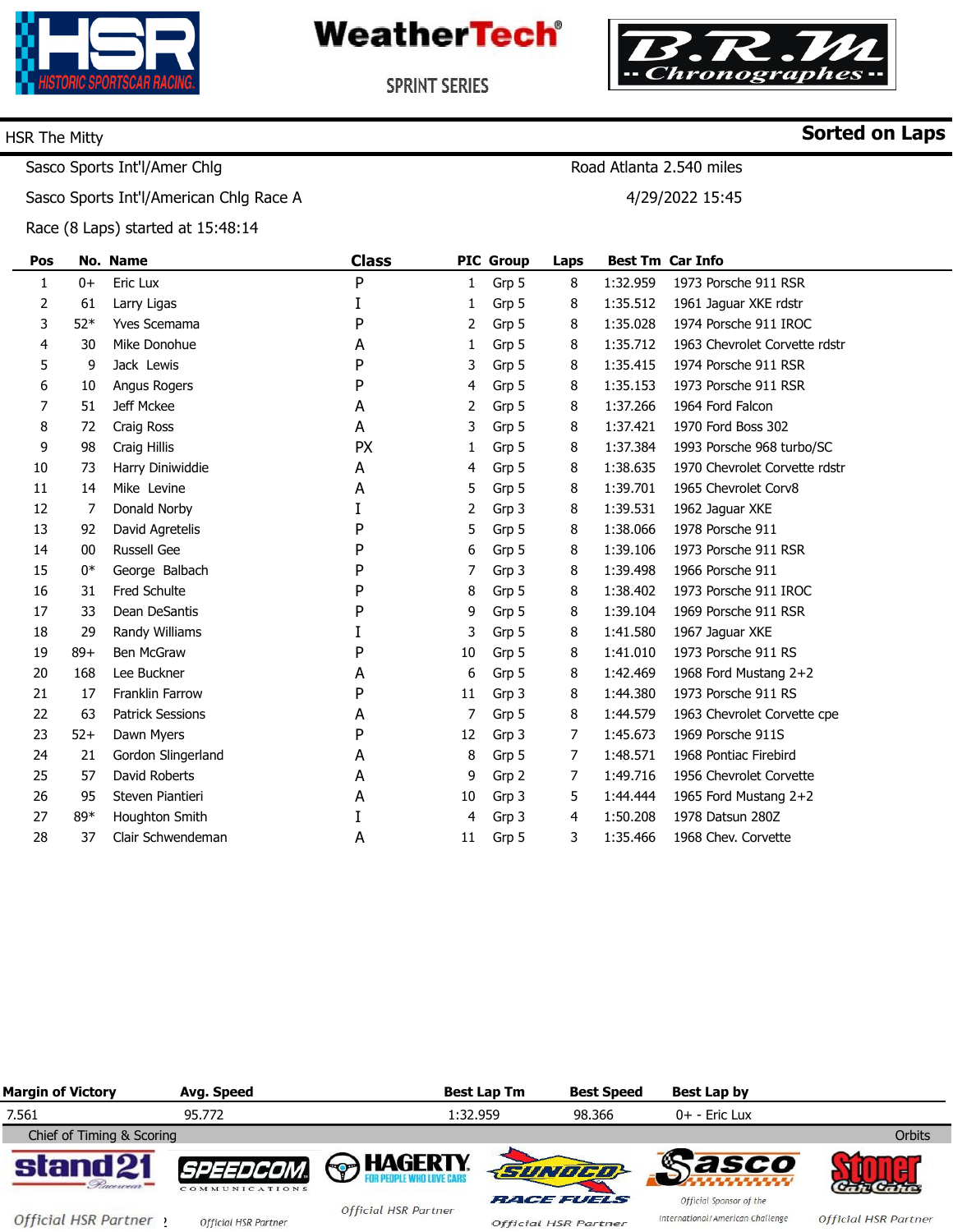

**WeatherTech®** 



**Sorted on Laps** 

**SPRINT SERIES** 

#### HSR The Mitty

### Road Atlanta 2.540 miles

4/29/2022 16:20

Sasco Sports Int'l/Amer Chlg Sasco Sports Int'l/American Chlg Race B

Race (8 Laps) started at 16:24:25

| Pos                      |        | No. Name                  | <b>Class</b> |        | <b>PIC Group</b>   | Laps               | <b>Best Tm Car Info</b> |                                |  |  |
|--------------------------|--------|---------------------------|--------------|--------|--------------------|--------------------|-------------------------|--------------------------------|--|--|
| $\mathbf{1}$             | 46     | Craig Watkins             | P            | 1      | Grp 3              | 8                  | 1:39.822                | 1968 Porsche 911               |  |  |
| 2                        | 581    | David Porter              | I            | 1      | Grp 3              | 8                  | 1:43 212                | 1973 Ford Escort RS1600        |  |  |
| 3                        | 471    | Steve Gambla              | P            | 2      | Grp 3              | 8                  | 1:44 257                | 1988 Porsche 924S              |  |  |
| 4                        | 75     | Bob Lane                  | P            | 3      | Grp 3              | 8                  | 1:43.684                | 1978 Porsche 911               |  |  |
| 5                        | 86     | Colin Dougherty           | P            | 4      | Grp 3              | 8                  | 1:44.682                | 1988 Porsche 944 Turbo Cup     |  |  |
| 6                        | 51     | James Reeve Jr            | Α            | 1      | Grp 3              | 8                  | 1:46 134                | 1966 Yenko Stinger             |  |  |
| 7                        | 181    | Nicolas Clemence          | P            | 5      | Grp 3              | 8                  | 1:45 704                | 1967 Porsche 911S              |  |  |
| 8                        | 0      | George Balbach            | P            | 6      | Grp 2              | 8                  | 1:45.220                | 1960 Porsche 356               |  |  |
| 9                        | 141    | Quinn Derby               |              | 2      | Grp 2              | 8                  | 1:45 791                | 1968 Triumph Spitfire          |  |  |
| 10                       | 511    | Frank Boucher             | P            | 7      | Grp 3              | 8                  | 1:46.932                | 1969 Porsche 911S              |  |  |
| 11                       | 4      | Harry Gentry              |              | 3      | Grp 2              | 8                  | 1:43.735                | 1964 Ginetta G4                |  |  |
| 12                       | 01     | James Jackson             | P            | 8      | Grp 2              | 8                  | 1:47 736                | 1964 Porsche 356SC             |  |  |
| 13                       | 208    | John Bibbo                |              | 4      | Grp 3              | 8                  | 1:47 694                | 1976 BMW 2002                  |  |  |
| 14                       | 81     | Martin Lauber             | P            | 9      | Grp 3              | 8                  | 1:47 674                | 1980 Porsche 924 GTS Clubsport |  |  |
| 15                       | 09     | Craig Joslin              |              | 5      | Grp 2              | 8                  | 1:48.313                | 1983 Volkswagen Rabbit GTI     |  |  |
| 16                       | 213    | Robert Pellosie           |              | 6      | Grp 3              | 8                  | 1:44.551                | 2008 Mazda MX5                 |  |  |
| 17                       | 67     | Chris Candee              | P            | 10     | Grp 3              | 8                  | 1:51 088                | 1968 Porsche 911               |  |  |
| 18                       | $29+$  | Mark Pomeroy              |              | 7      | Grp 2              | 8                  | 1:52 772                | 1961 Morgan Plus 4             |  |  |
| 19                       | 14     | Joey & Joe Sullivan       | P            | 11     | Grp 3              | 7                  | 1:41 367                | 1989 Porsche 944 S2            |  |  |
| 20                       | 241    | David Clemens             | A            | 2      | Grp 3              | 7                  | 1:48.800                | 1967 Yenko Stinger             |  |  |
| 21                       | $8*$   | John Gilliland            | P            | 12     | Grp 2              | 7                  | 1:50.362                | 1958 Porsche 356 Speedster     |  |  |
| 22                       | 19     | Jeff Rapp                 | A            | 3      | Grp 2              | 7                  | 1:52.160                | 1965 Chevrolet Corvair         |  |  |
| 23                       | 29*    | Clarice Lee               | P            | 13     | Grp 3              | 7                  | 1:54.121                | 1984 Porsche 944               |  |  |
| 24                       | 30     | Wilbur Strickland         | P            | 14     | Grp 3              | 7                  | 1:52.561                | 1989 Porsche 944 Turbo Cup     |  |  |
| 25                       | 53     | <b>Bill Harris</b>        | A            | 4      | Grp 3              | 7                  | 1:51.506                | 1985 Ford Mustang SVO          |  |  |
| 26                       | 89     | Houghton Smith            |              | 8      | Grp 3              | 7                  | 1:50.894                | 1978 Datsun 280Z               |  |  |
| 27                       | 99     | Neil Bedwell/ Ray Shaffer | P            | 15     | Grp 2              | 7                  | 1:56.329                | 1970 Porsche 911               |  |  |
| 28                       | 60     | Tom Coryn                 |              | 9      | Grp 2              | 7                  | 1:52.301                | 1965 MG B                      |  |  |
| 29                       | 21     | Paul Brewer               |              | 10     | Grp 2              | 7                  | 1:54 546                | 1989 Nissan D21 Pickup         |  |  |
| 30                       | 133*   | Tommy Trabue              | P            | 16     | Grp 2              | 7.                 | 1:48.755                | 1965 Porsche 911               |  |  |
| 31                       | 13     | Andrew McLean             |              | 11     | Grp 2              | 7                  | 1:53.431                | 1959 Austin Healey Sprite Mk I |  |  |
| 32                       | 801    | Tom Briest                |              | 12     | Grp 3              | 7                  | 1:54.920                | 1988 BMW 325is                 |  |  |
| 33                       | 06     | <b>Skott Burkland</b>     | P            | 17     | Grp 3              | 7                  | 1:53 763                | 1969 Porsche 911               |  |  |
| 34                       | 38     | Danny Stewart             | I            | 13     | Grp 2              | 7                  | 1:57 338                | 1994 Honda Prelude             |  |  |
| 35                       | 22     | Andrew Holliday           |              | 14     | Grp 2              | 7                  | 1:54 132                | 1968 MG B                      |  |  |
| 36                       | 25     | Michael Rowan             |              | 15     | Grp 2              | 7.                 | 1:56.031                | 1961 Aston Martin DB4          |  |  |
| 37                       | $133+$ | Robert Bechtol            | P            | 18     | Grp 3              | 7.                 | 1:49 673                | 1972 Porsche 914/6             |  |  |
| 38                       | 777    | John Schrecker            | P            | 19     | Grp 2              | 7.                 | 1:57 231                | 1964 Porsche 356 Cabriolet     |  |  |
| 39                       | 100    | Philip Needs              | A            | 5      | Grp 3              | 7.                 | 1:57 541                | 1986 Ford Mustang              |  |  |
| <b>Margin of Victory</b> |        | Avg. Speed                |              |        | <b>Best Lap Tm</b> |                    | <b>Best Speed</b>       | <b>Best Lap by</b>             |  |  |
| 89.882<br>27.207         |        | 1:39 822                  |              | 91 603 |                    | 46 - Craig Watkins |                         |                                |  |  |

Chief of Timing & Scoring





**|a|e|a** 

I=1=



P

**HAGERTY** 

**RACE FUELS Official HSR Partner** 

SUNDED

International/American Challenge

asco

Official Sponsor of the Official HSR Pager1/2